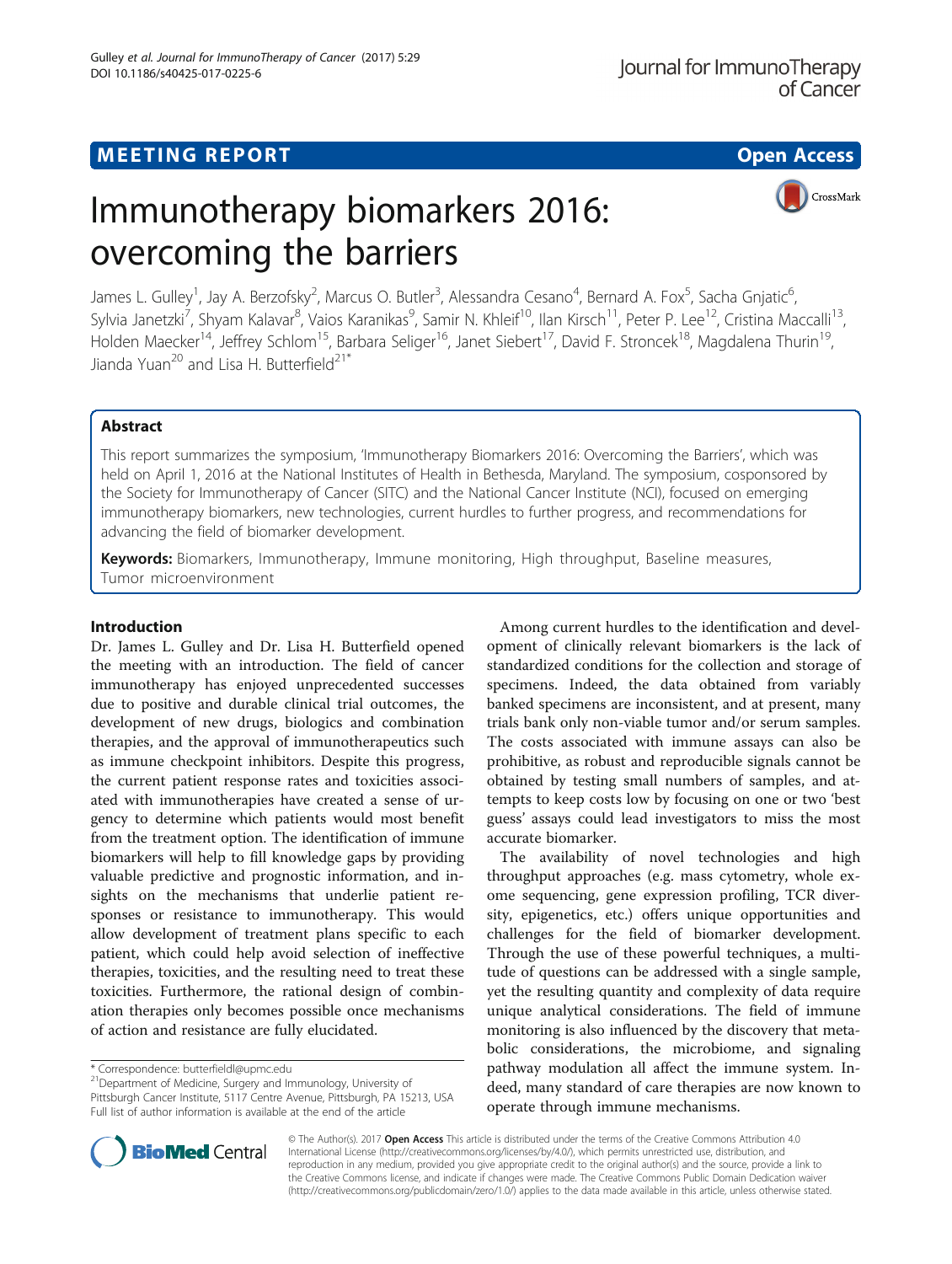The SITC Biomarkers Task Force was convened to address the current state of the field, and recommend avenues for progress. The 'Immunotherapy Biomarkers 2016: Overcoming the Barriers' symposium focused on outcomes of topics addressed by four Task Force Working Groups. Divided between working groups (WGs), the following themes were discussed: Immune monitoring, assay standardization and validation (WG1); New developments in biomarker assays and technologies (WG2); Systematic assessment of immune regulation and modulation (high throughput approaches) (WG3); and Baseline immunity, tumor immune environment and outcome prediction (WG4). This report summarizes the outcomes from the meeting.

## Immunologic monitoring, assay standardization and validation (WG1)

WG1 was introduced by Dr. Magdalena Thurin. Putative biomarkers predictive of response to immunotherapy must undergo high quality and rigorous validation. As a result, very few biomarkers are approved as clinically useful. A major hurdle is that immune modulation affects many cell types and complex interactions while many drugs and small molecule inhibitors target single proteins or pathways. Greater understanding of the complexity of the validation process, especially for markers based on immune response, is needed in order to build up the resources available for immune monitoring. The two volume white papers from WG1, in which the analytical and clinical validation process, and regulatory considerations are discussed in depth, have been published [\[1](#page-8-0), [2\]](#page-8-0).

Dr. Alessandra Cesano presented an overview of the challenges faced in translating biological data into predictive biomarkers and described the example of Prosigna as a cleared diagnostic. A combination of factors from the host, cancer cells, and tumor microenvironment (TME), including the microbiome, shape interactions between the tumor and the immune system. This presents various hurdles, the first being the complexity of integrating these interactions with an informative analyte (DNA, RNA, and proteins) to yield a multivariate, multi-analyte assay. Although tens of thousands of markers in the GVK Biosciences (GVK Bio) Online Clinical Biomarker Database (GOBIOM) developed in collaboration with the U.S. Food and Drug Administration (FDA) have been identified, only a fraction of these have been developed into validated genomic biomarkers for FDA-approved drugs, and none have become multiplex, in vitro companion diagnostics. For a predictive biomarker to be applied in the clinic, it must have analytic (the ability to accurately and reliably measure analytes of interest in clinical specimens representative of the target population) and clinical validity, in addition to clinical utility. Multiple organizations have published guidelines for the validation of diagnostic tests, with recommendations regarding analytic sensitivity, specificity, reproducibility, and assay robustness [\[3](#page-8-0), [4](#page-8-0)]. Dr. Cesano suggested that the co-development of drugs and companion diagnostics could address the biomarker deficiency. Although such an approach would increase the complexity of drug development, it may make the process more successful, and has great potential value for patients and health system resource utilization.

Dr. Ilan Kirsch detailed the capabilities of highthroughput PCR-based sequencing technology for T cell receptor (TCR) clonality assessment. The basis of this technology arose from the fact that the genes that encode functional immune receptors initially exist in germline DNA as a number of discrete, non-contiguous segments (variable, V, diversity, D, and joining, J). As a prerequisite to the formation of a functional immune receptor, a site-specific DNA breakage and rejoining event occurs that unifies any combination of these segments into a contiguous  $V(D)$  region, which encodes the hypervariable part of the immune receptor. The assay uses forward primers from the V segments, and reverse primers from the J segments, to amplify and then sequence the area of this rearrangement event, thus creating a unique "barcode" of the lymphocyte and all clonal progeny of the rearranged cell. In this way, immunosequencing can quantify and specify every B and/or T cell in a sample of interest with a high degree of sensitivity and reproducibility. The superior accuracy of immunosequencing has been demonstrated in side-by-side comparisons with multi-parameter flow cytometry, in which immunosequencing successfully detected minimal residual disease in samples from patients with both T and B cell hematologic malignancies that were missed by flow cytometric techniques [[5\]](#page-8-0). Additional applications of high-throughput clonality assessment include insights into drug mechanisms, measurements of immune system dynamics, and prognostic potential. In a study using immunosequencing to assess the number and clonality of tumor-infiltrating lymphocytes (TIL) from tissue samples of stage II DNA mismatch repair-proficient colon cancer patients, it was found that patients with belowmedian clonality and TIL number were at higher risk for disease recurrence [\[6](#page-8-0)]. This type of TIL assessment also may predict response to therapy. When applied to the setting of melanoma, patient samples with TIL beneath the median number and level of clonality were less likely to respond to anti-PD-1 therapy [[7\]](#page-8-0).

Dr. Sylvia Janetzki discussed challenges associated with single cell functional immune assay validation. The inherent variability associated with assays such as ELISPOT and intracellular cytokine staining [\[8\]](#page-8-0), due to either the assay itself or due to the sample, needs to be considered. Sample quality must be addressed in pre-analytical validation and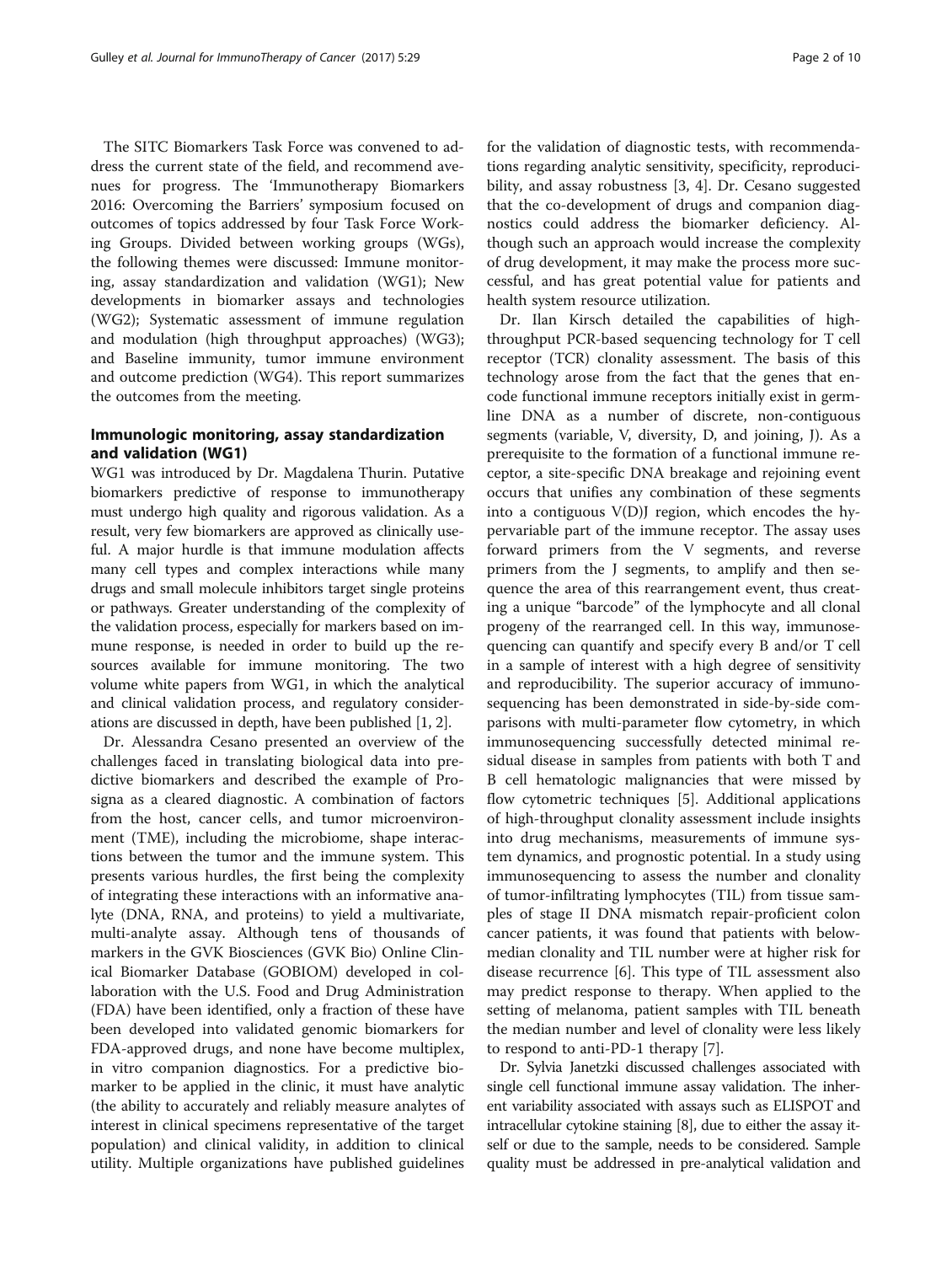many guidelines already exist regarding peripheral blood mononuclear cell (PBMC) processing [\[9](#page-8-0)], avoidance of granulocyte contamination, apoptosis assessment, and overnight resting of samples. Assay variability arises from the lack of standardized protocols as well as the absence of a "gold standard", which makes accuracy impossible to determine. To address the issue of assay variability, participation in proficiency panels [\[10\]](#page-8-0) is recommended, as they provide an analysis of one's own measurement in relation to measurements from many other groups in the field using many different protocols. Open proficiency panel programs already exist for ELISPOT and multimer panels and are available to all labs on a non-profit basis. In addition to evaluating the relative accuracy of data, proficiency panels can be used to identify critical protocol variables that are predictive of assay performance. These critical variables have been collected and summarized in published harmonization guidelines to be used by labs for optimization of assay outcomes [\[11\]](#page-8-0), and are now available for ELISPOT assay and analysis, multimer staining, intracellular cytokine staining (ICS) assay, and gating. Finally, as precision is the most important parameter to ensure confidence in data analysis, intra-assay, inter-assay, and interoperator precision need to be demonstrated in the form of repeatable results with a low false positive rate once assays have been harmonized.

Dr. Shyam Kalavar from the U.S. FDA presented on regulatory considerations for in vitro diagnostic devices in cancer immunotherapy. Companion in vitro diagnostic (IVD) devices provide information that is essential for the safe and effective use of a corresponding therapeutic product (e.g. PD-L1 IHC 22C3 pharmDx diagnostic test manufactured by Dako A/S (now Agilent Technologies)). In contrast, complementary diagnostics are tests that identify a biomarker-defined subset of patients that is expected to respond particularly well to a drug, and aid risk/benefit assessments for individual patients, but are not pre-requisites for receiving the drug (i.e., are not companion diagnostics). An example of a complementary IVD device is PD-L1 IHC 28–8, manufactured by Dako A/S (now Agilent Technologies) for non-squamous NSCLC and melanoma. As commercialization of IVD requires FDA clearance, a key regulatory question is whether adequate analytical and clinical performance data are available to be approved contemporaneously with the drug approval. In the case of immunohistochemistry-based assays such as PD-L1 IHC 22C3, analytical validation studies include biochemical characterization of the antibody, tests of assay sensitivity and specificity, precision, inter-laboratory reproducibility, assay robustness, the impact of pre-analytical variables, stability, and control cell line validation. Additional information regarding IVD regulation is available in guidance documents provided by the FDA to help direct validation of such devices.

Each section of the meeting had time for a panel discussion. The speakers addressed several questions, including those relating to publication of assay details for proper evaluation by the field.

## New developments in biomarker assays and new technologies (WG2)

Dr. Jianda Yuan introduced the WG2 areas of focus. Over the past year, the members of Biomarkers WG2 have collaborated to evaluate new technologies. These include quantitative real-time PCR-assisted cell counting (qPACC) [[12](#page-8-0)], protein microarray ('seromics') [\[13](#page-8-0)], flow and mass cytometry [\[14](#page-8-0)], multiplexed tissue biomarker imaging [[15](#page-8-0)], and whole exome sequencing for mutation load/ neoantigen discovery [\[16\]](#page-8-0). All the resulting papers have been published in the Journal for ImmunoTherapy of Cancer (JITC) technology primer series [\[17](#page-8-0)–[23](#page-8-0)], with still more on the horizon. Additionally, the WG2 white paper highlights novel technologies and emerging biomarkers relevant to individualized cancer immunotherapy, with recommendations for best practices unique to each [\[24\]](#page-8-0).

As the prognostic power of TILs continues to gain widespread recognition [[25](#page-8-0), [26](#page-8-0)], Dr. Bernard A. Fox believes that multispectral imaging is critical to advancing our understanding of the complex interactions in the TME. Using markers of immune cell subsets, phenotype, and function [[27\]](#page-8-0), standardized multispectral immunohistochemistry is ideally suited to address interactions between multiple parameters, especially when patient sample availability is a consideration. However, difficulties associated with this technique include high background fluorescence, availability of antibodies, photobleaching, and image analysis [\[28\]](#page-8-0). The development of a tyramide signal amplification reagent was a breakthrough in multispectral technology that obviates such issues. This technique was used to interrogate tumors from a cohort of patients with melanoma to determine that the CD8:FoxP3 ratio predicts ability to generate TIL, the predictive power for which increases with the addition of PD-L1 [\[29\]](#page-8-0). The examination of multiple parameters thus offers value compared to single parameter analysis in a complex environment where ratios, relative positions, and functional analyses are mechanistically important. Dr. Fox suggested that advancements in multispectral imaging technology could provide support for stratification of patients for clinical trials in the future.

Dr. Jianda Yuan described how next-generation sequencing technologies such as whole exome sequencing are paving the way for precision oncology. Mutation-derived antigens (neoantigens) have long been an area of research interest, but the patient-specific nature of neoantigens represented a hurdle to the broader application of these data for a therapeutic purpose. The advent of whole exome sequencing has allowed for a comprehensive description of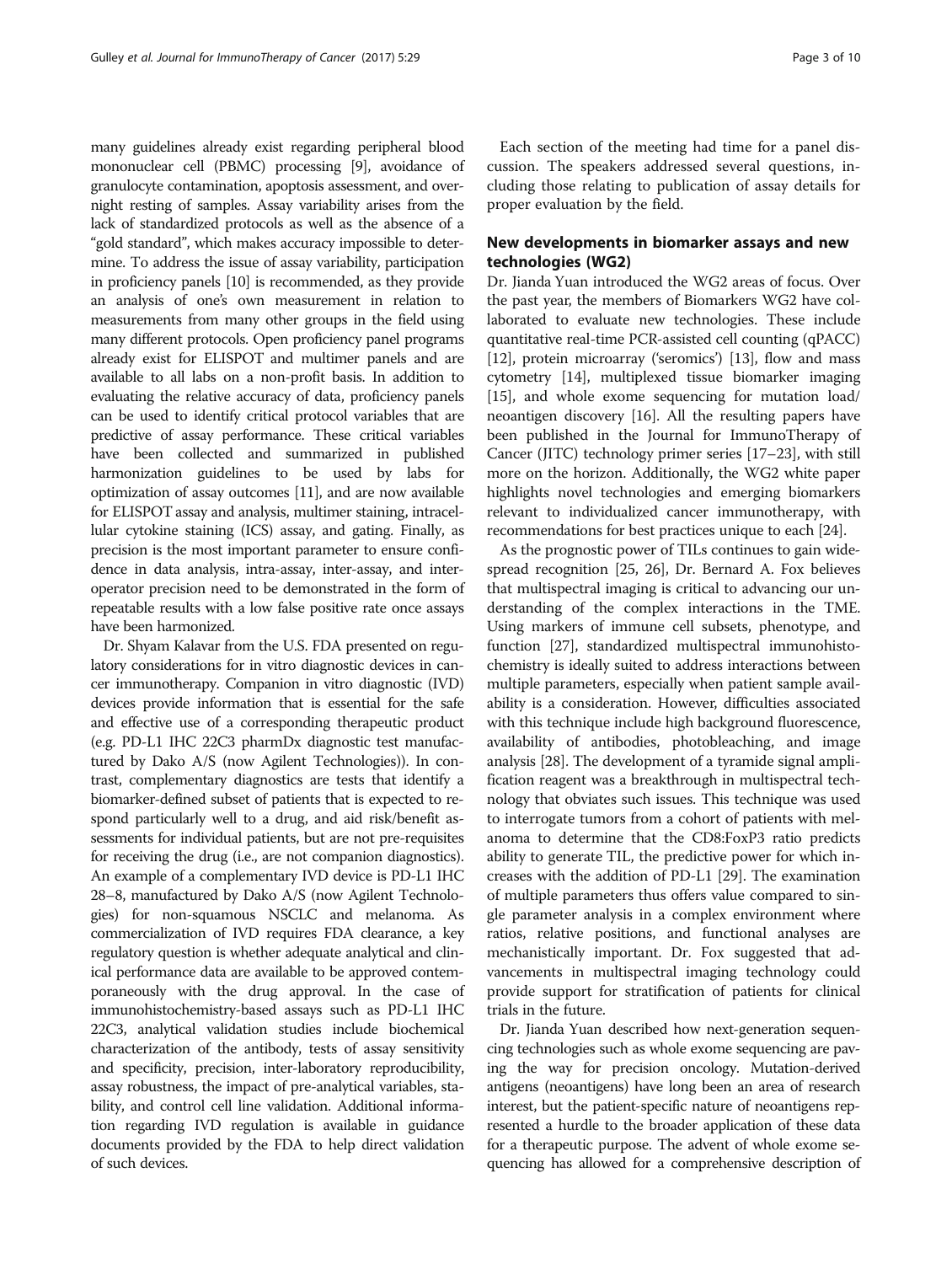the mutation load, termed the "mutational landscape", which has been a valuable resource to the field of immunotherapy, since neoantigen immunogenicity has been shown to be a correlate of response to treatment. For example, neoantigen-specific T cell reactivity was demonstrated via tumor exome sequencing in ipilimumab-responsive melanoma [[30](#page-8-0)], and most patients who responded to ipilimumab treatment had a relatively high mutation load [[31](#page-8-0)]. Similarly, the nonsynonymous mutation burden was associated with clinical benefit of anti-PD-1 therapy in patients with NSCLC [\[32](#page-8-0)], and MMR deficiency in colorectal cancer correlated with better clinical response to PD-1 blockade [\[33](#page-8-0)]. Potential uses of whole exome sequencing for neoantigen discovery and precision oncology include: prediction of patient response to vaccine and cancer immunotherapy, identification of new targets, therapeutic neoantigen vaccination, adaptive neoantigen T cell transfer therapy, and the design of effective combination immunotherapies. Strategies to move the field forward include combining approaches that integrate function (e.g. ELISPOT), phenotype (e.g. multicolor flow cytometry), and signature (e.g. whole exome sequencing, gene expression profile).

Dr. Holden Maecker spoke of the need to systematically measure immunocompetence in cancer patients, as traditional radiation and chemotherapy can be immunosuppressive, and immunotherapeutic agents interact directly with the immune system. Such an assessment of circulating immune subsets and functions could be prognostic of an overall response or a response to specific agents [[34](#page-8-0)]. Mass cytometry (CyTOF) is a powerful alternative to fluorescence flow cytometry that can simultaneously assess multiple parameters with little to no spillover between channels. Dr. Maecker described two studies that employed the use of CyTOF technology to interrogate the immune systems of cancer patients at various time points, both of which suggested that specific immune profiles may be prognostic for response to immunotherapy. In particular, the presence of CD8+ central memory T cells and/or IL-2-producing T cells were associated with response to treatment. This immune profile may be a common predictor across multiple chronic conditions, as lack of CD8+ T cells that make IL-2 has been associated with disease progression in HIV [[35](#page-8-0)]. The mTOR pathway might represent a means of boosting the central memory compartment in order to improve response rates for immunotherapies, as mTOR inhibition has been shown to reduce PD-1 expression and increase central memory T cells [[36](#page-8-0), [37\]](#page-8-0).

Multifaceted immunomonitoring techniques to identify biomarkers predictive of clinical outcome were addressed by Dr. Cristina Maccalli. To capture the complexity of tumor-immune cell interactions, a multifaceted approach integrates different techniques for assessing immune cell phenotypes, functional capabilities, and negative immunoregulatory factors within the same patient sample. Such an approach was applied in a multicenter, controlled study of patients with melanoma being treated with an anti-CTLA-4 agent plus chemotherapy [[38](#page-8-0), [39](#page-8-0)]. Initially, standardized multiparameter flow cytometry was used for phenotype analysis of peripheral blood mononuclear cells (PBMC) to identify different subsets of T cells, NK cells, and B cells both at baseline and treatment. Soluble serum factors such as secreted natural killer group 2D (NKG2D) receptor ligands, which are upregulated in tumor cells and can impair T cell responses were also measured. These data were integrated with classification and regression trees (CART) and an interesting finding emerged, in which patients with longer overall survival were lacking the soluble ligand and had an increase in the frequency of CD4+ BTLA+ memory T cells and Th17-like cells at baseline. Further investigation with functional assays revealed a correlation between antigen-specific T cell responses and clinical outcomes [[40](#page-8-0)]. Thus, multifaceted immunomonitoring platforms can help identify a functional immunological signature predictive of clinical outcome to immunotherapy, although this platform needs to be optimized and validated with a large cohort of patients undergoing immunotherapy treatments. Dr. Maccalli concluded by stating that the contemporaneous analysis of tumor and peripheral blood could define whether i) a specific tumor immunophenotype is characterized by a distinct peripheral blood gene signature and ii) those signatures correlate with clinical outcome. If it proves that gene signatures correlate with a peripheral blood cell subset phenotype, this would allow a detailed characterization of specific immunophenotype associated with patients' clinical outcome.

The WG2 section had a panel discussion with the speakers. Topics discussed included the timing of sample testing, analysis of primary tumors and metastases, and the extent to which technologies and approaches can be prioritized based on existing data.

## Assessment of immune regulation and modulation systematically (high throughput approaches) (WG3)

Dr. David F. Stroncek presented the areas focused on by the third WG. WG3 sought to provide guidance on which tissue sources should be considered for analysis and monitoring during the process of clinical trial design. Sample materials discussed included serum/plasma, peripheral blood leukocytes, and the microbiome (a focus of the WG3 white paper). In addition, the means by which the tissue should be evaluated, such as proteomics, flow cytometry, gene expression, micro RNA expression, and mutation analysis approaches were considered, along with recommendations for data analysis. Adoptive cell therapies were also discussed. The rapid evolution of the science, and of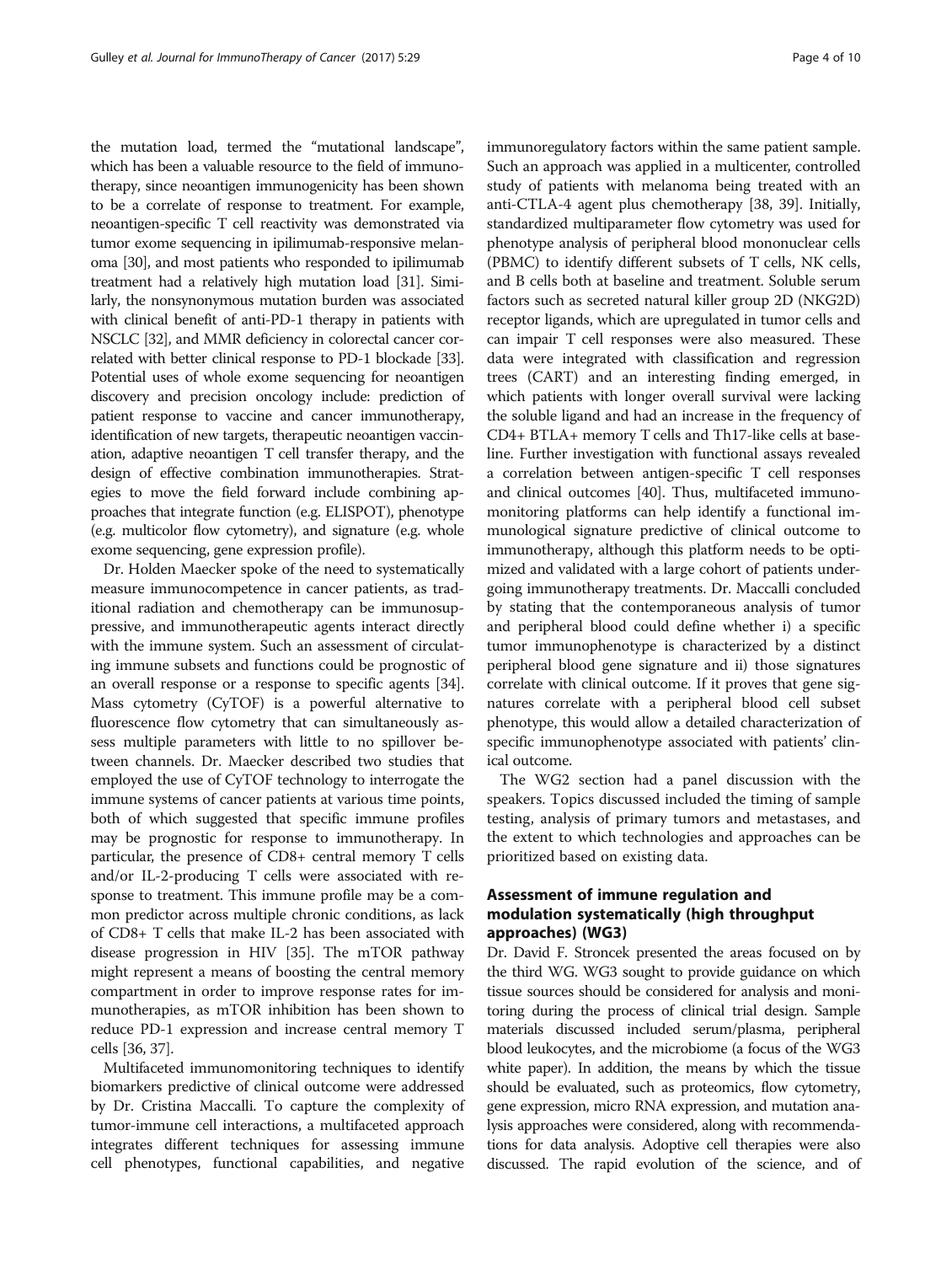analytical methods, as well as the very large quantities of data involved, present challenges to developing state-ofthe-art guidance [\[41\]](#page-8-0).

Dr. Peter P. Lee focused on three main aspects of the tumor microenvironment: 1) the importance of the tumor microenvironment to clinical outcomes, 2) the equal importance of the number of cells present and the spatial relationships between them, and 3) the tumor-draining lymph nodes (TDLN), which are the major site of cancer cell-immune cell interaction. Tumors comprise more than cancer cells alone, since roughly 50% of human tumors are >50% stroma. Patients with 'stroma-rich' tumors have poorer clinical outcomes because stromal cells provide growth and metabolic factors that protect cancer cells from a variety of anti-cancer drugs, including chemotherapeutic agents and targeted drugs such as BRAF inhibitors. Indeed, stromal cell density appears to be an independent prognostic marker in breast, colorectal, pancreatic, and other cancers. As mentioned by other presenters, intratumoral immune cells are also predictive of clinical outcome, which led to the Immunoscore effort [\[42\]](#page-8-0) to aid in clinical decision-making. The interplay between cancer cells, immune cells, and non-immune stromal cells within the TME can be studied using an automated quantitative pathology imaging system. This system allows for the identification of spatial immune cell patterns within the tumor, which may have implications for clinical outcomes. For example, to address whether TDLN functionality is altered in cancer, immune cell populations were evaluated in disease-free versus relapsed breast cancer patients. A significantly higher percentage of CD4+ T cells and CD1a + dendritic cells (DC) was found in the draining lymph nodes of patients who remained disease-free versus those who had relapsed, and this immune profile alone correlated with disease-free survival [\[43](#page-8-0)]. Spatially, DC within lymph nodes of disease-free patients were found in clusters, whereas the architecture of DC clusters from the nodes of patients whose disease had relapsed were disrupted —a pattern that also correlated with clinical outcome [\[44\]](#page-8-0). Quantitative, spatial image analysis of tumors and TDLN will be highly informative in understanding how therapies modulate the balance between cancer and host immune responses.

The importance of monitoring adoptive cellular therapies as a means of improving clinical outcomes for patients was presented by Dr. David F. Stroncek. Multiple studies of tumor-infiltrating lymphocytes (TIL) as sources of autologous cells for transfer in patients with melanoma have yielded markers indicative of clinical outcome. Specifically, higher total numbers and percent of CD8+ T cells infused are associated with improved outcomes, as is persistence of T cell clones post-infusion. Other markers have been correlated with outcomes in individual studies and may merit additional investigation, such as telomere length and expression of CD27 [\[45\]](#page-9-0). Studies of CD19 CAR T cells in patients with lymphoma or acute lymphocytic leukemia (ALL) have demonstrated that peak levels of CAR T cells with a high CD8:CD4 T cell ratio, and higher numbers of CD8+ effector T cells, are associated with a better response [[46](#page-9-0)–[48\]](#page-9-0). Factors that influence high peak blood levels of CD19 CAR T cells include the presence of CD19 + cells at the time of infusion (lymphoma) [[47](#page-9-0)] and quantities of blasts in bone marrow (ALL). Dr. Stroncek also commented on three complications associated with adoptive cellular therapies: tumor lysis syndrome, cytokine release syndrome (CRS), and neurotoxicity, and the use of biomarkers to assess them. Patients with a higher tumor burden and greater numbers of circulating CAR T cells are more likely to experience CRS [[46](#page-9-0)]. In the clinic, elevated levels of IFNγ and IL-6, or C-reactive protein (CRP) as a surrogate for IL-6, can be tested for, as markers of toxicity [[46\]](#page-9-0). Closing recommendations focused on monitoring levels of adoptively transferred cells; analyzing infused cells for phenotype, gene expression, and polymorphisms; and tracking CRP levels post-treatment.

Dr. Barbara Seliger opened the discussion about immune monitoring of clinical trials by noting that the primary goal of cancer immunotherapy is to increase antitumor activity by activating the immune response, altering the tumor microenvironment, and overcoming tumorassociated barriers. In order to analyze the efficacy of these strategies, it is necessary to integrate multiple highthroughput technologies, which requires investigators to obtain patient samples of peripheral blood, tumor cells, and tumor-infiltrating cells. Ideally, samples should be collected prior to, during, and after treatment, depending on the type of immunotherapy used. Although such an approach is best suited for peripheral blood and in the setting of melanoma, the discovery of links between the immune response and the expression of immune modulatory molecules on tumors may present alternative approaches to monitoring. For example, a decrease in tumor antigen expression is associated with a lack of tumorspecific immune response, and alterations in class I antigen presentation can lead to reduced effector cell cytotoxicity. [\[49](#page-9-0)]. It is also important to note that certain types of immunotherapy, including peptide vaccination, checkpoint inhibitors, and adoptive T cell transfer, have been shown to allow for the evolution of acquired resistance to treatment by selecting for HLA class I loss variants. HLA-G is a non-classical HLA class I molecule that is a putative novel inhibitory checkpoint, as it is often over-expressed in tumors, can inhibit NK and T cell mediated cytotoxicity, and is associated with poorer prognoses in a variety of solid tumors [[50](#page-9-0)]. Dr. Seliger closed by saying that it is important to understand the mechanisms of immune escape in order to appropriately apply immunomodulatory agents, but immune monitoring should not cease once a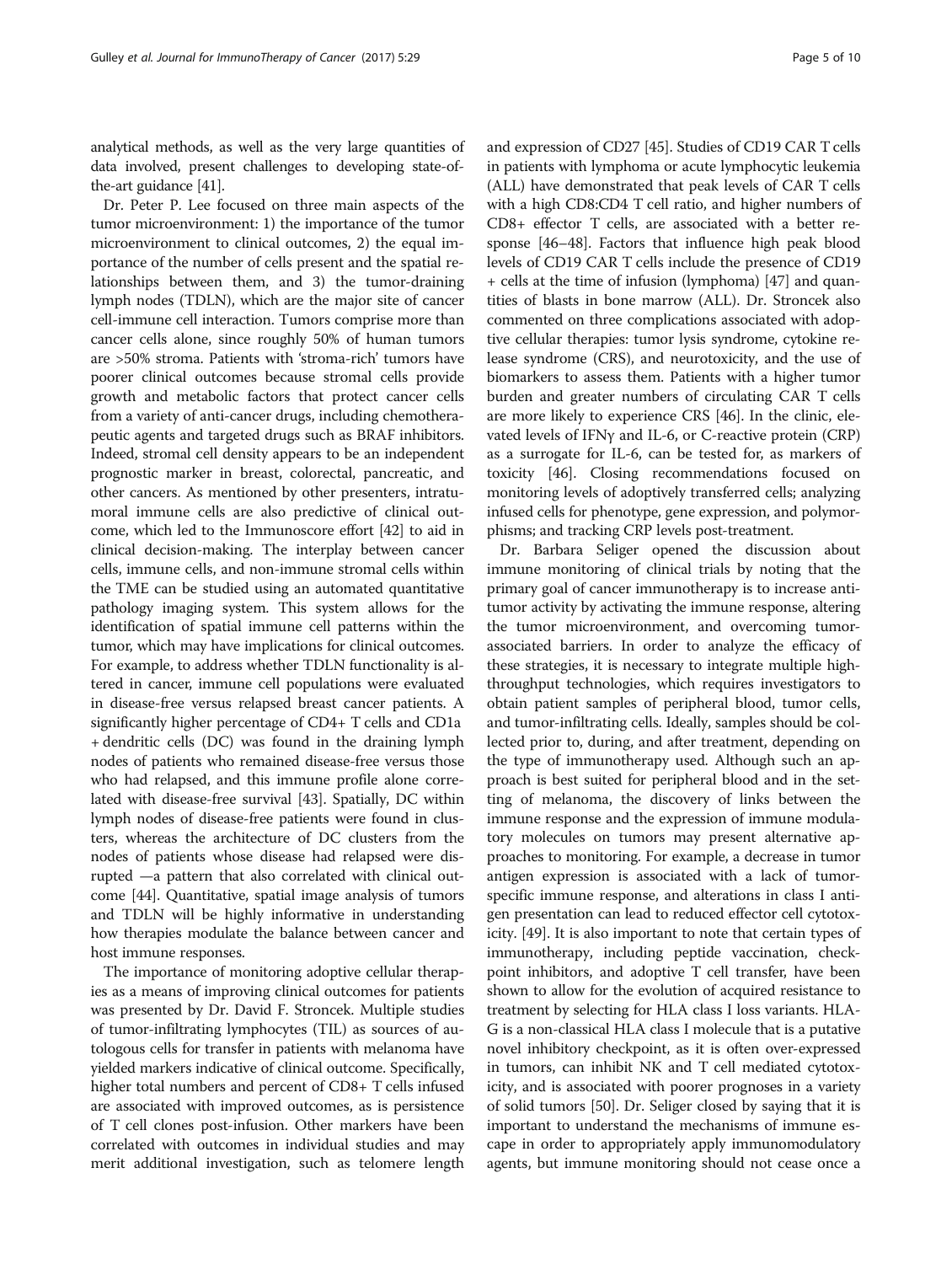therapy has been selected. Rather, continued monitoring is an important means of addressing resistance to treatment that may emerge over time.

Ms. Janet Siebert described the current state of immune monitoring as a compilation of "humpty dumpty data sets" in her presentation on Analysis of the Systemic Host Response. Her statement emphasized that contemporary data sets are generated through interrogation of multiple tissues, using multiple assays, from multiple organizations (from multiple intra- or inter-institutional cores), across academia, industry, and government. Such fragmentation could reduce the feasibility of measuring of the systemic response. Instead, the field needs to move toward the compilation of integrated heterogeneous data sets or "het sets", which use a consistent assay-agnostic format that spans assays, tissues, and organizations, and supports analysis of the systemic cross-compartment response. Advantages of het sets include a common technical and conceptual representation of an otherwise unwieldy data set, the application of the same analytical tools to a large number of analytes from different assays, and the ability to apply established multivariable analytical approaches to the integrated whole. Ideally, these analytical approaches would be well-established and magnitude-insensitive with both visual and quantitative results that can be easily validated in follow-up studies. Decision tree classification is an example of a suitable analytical approach that seeks to determine which analytes most cleanly separate patients into responder and non-responder groups. These can be supplemented with reference data sets to ensure that thresholds are not arbitrary or over-fitted. To address systemic responses that span assays or tissues, linear regression modeling can be used to capture the relationship between analyte pairs [\[51\]](#page-9-0). The resulting complex immunological data can then be synthesized with a network arc diagram to provide succinct visualization, and insights into underlying the biological mechanisms of interest, such as responsiveness to therapy [[52](#page-9-0)].

During the WG3 panel discussion, the speakers commented on the use of high throughput technologies to test adoptive cellular therapies, and detection of tertiary lymphoid structures.

## Prediction of clinical outcome based on baseline measures (WG4)

Dr. Sacha Gnjatic introduced the fourth WG and its activities. Aiming to provide recommendations on how to predict a patient's response to treatment through analysis of baseline biomarkers in blood and tumor, including MDSC and other immature myeloid cells, and checkpoint molecule expression. WG4 also focused on the diversity of immune cells present in the TME (including tertiary lymphoid structures), effectiveness of peripheral surrogates of the TME, and new technologies

to aid in the comprehensive analysis of baseline immunity (manuscript in revision for the Journal for Immuno-Therapy of Cancer).

Investigations into the tumor microenvironment at a genetic level, as presented by Dr. Samir N. Khleif, seek to address whether genetic changes within the tumor microenvironment can guide the design of cancer immunotherapeutics. The power of this approach was illustrated by investigations into Ras as a mutated antigen immune target. In contrast to prognostic or predictive biomarkers, immune targets are biomarkers that might not correlate strongly with response to treatment, such as PD-L1, but can help direct the development of therapies. Dr. Khleif described a study in which Ras mutations were used as immune target biomarkers. Patients with advanced solid tumors bearing Ras mutations were given a cancer vaccine comprised of autologous peptides along with IL-2, GM-CSF, or both. Although most patients developed antigenspecific immune responses, only one patient out of 57 generated productive immunity that went on to eliminate the tumor cells [[53](#page-9-0)]. This disparity led to the discovery that regulatory T cell (Tregs) are significantly expanded in colon cancer patients with mutated Ras compared to both healthy individuals and colon cancer patients with wildtype Ras. It was found that mutant Ras activates the MEK-ERK-AP1 pathway to induce secretion of high levels of IL-10 and TGF-β1, which generate local induction of regulatory T cells (Treg) in the tumor microenvironment [[54](#page-9-0)]. Ras mutation was noted to be an early event in the development of tumors leading to the proliferation of affected cells, and the resulting induction of Treg serves to support tumor immune escape by creating a suppressive microenvironment that inhibits the anti-tumor immune response. Dr. Khleif suggested that an additional agent targeting Treg could boost the efficacy of a cancer vaccine in patients with Ras mutations. Thus mutated antigens used as immune target biomarkers can also guide investigations into immune bystander effects on the microenvironment, with the potential to inform the development of rational combination treatments.

In a forward-looking discussion, Dr. Vaios Karanikas presented on multiplex immunohistochemistry (IHC) in clinically annotated material: where are we and where are we going? As more clinical data become available from patients treated with cancer immunotherapies, it has become clear that patients with inflamed tumors are more likely to respond to treatment. A deeper understanding of the interactions between the immune system and tumor cells within the tumor microenvironment is needed to achieve the ultimate goal of designing therapeutic strategies capable of inflaming "cold" tumors and addressing immune escape mechanisms. The identification of predictive and prognostic biomarkers using high throughput approaches like multiplex IHC would aid this endeavor and Dr. Karanikas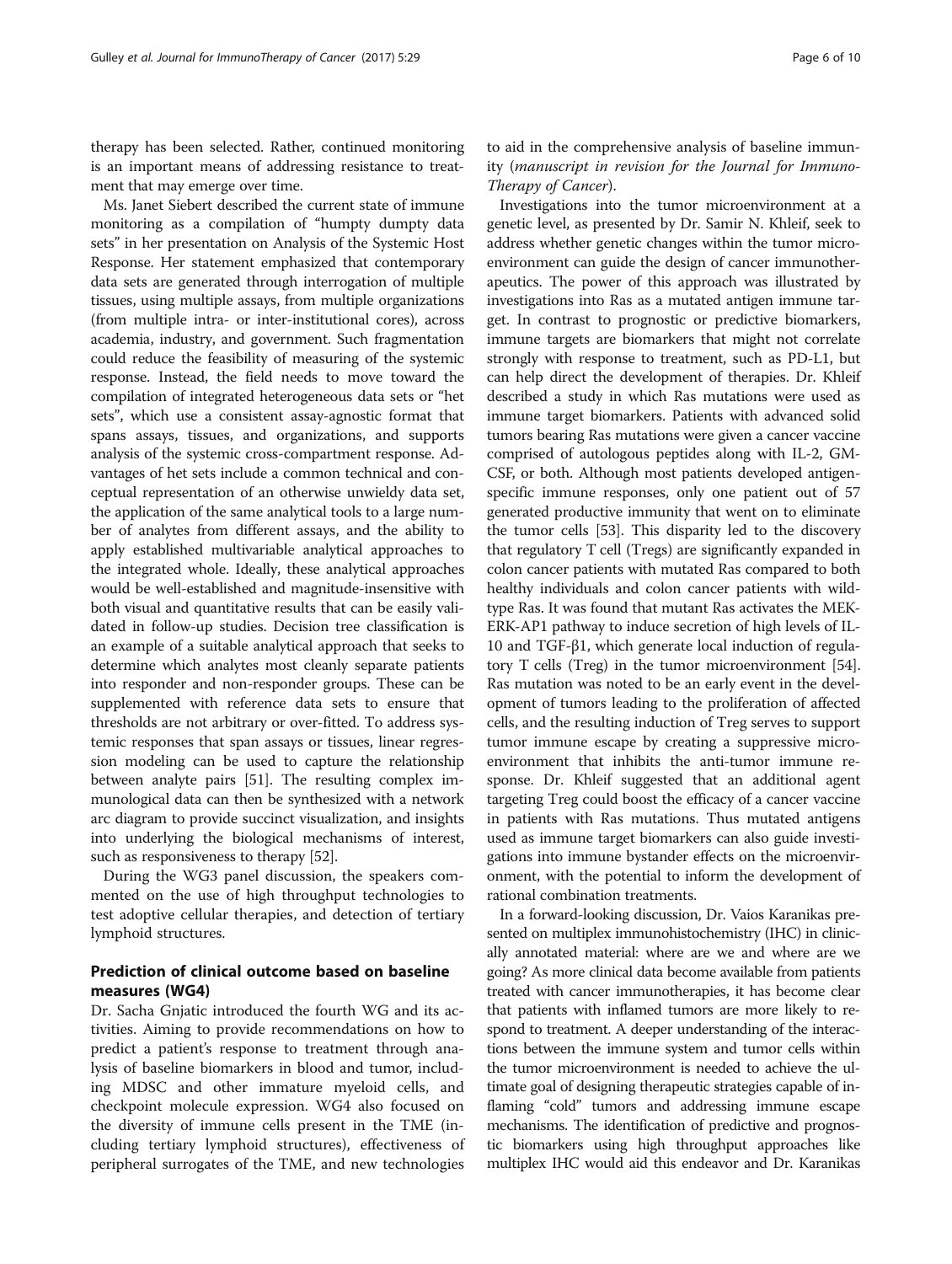offered a number of best practices for consideration. As tumor cells do not develop in isolation, it is imperative to assess the TME comprehensively (immune cells, stroma, and tumor cells), and compare paired samples from the same patient before, during, and after treatment. Choice of technology, e.g., chromogenic vs immunofluorescence, and antibody selection, can be guided by pragmatism. A relevant example of the complex questions that can be addressed by multiplex IHC includes the efforts to define the tumor-infiltrating cell types. This approach demonstrated the prognostic value of specific subsets of immune cell infiltrates [\[55](#page-9-0), [56\]](#page-9-0), their spatial distribution within the TME [[57](#page-9-0), [58](#page-9-0)], and qualitative characteristics such as an exhausted phenotype [\[7,](#page-8-0) [59](#page-9-0)]. Importantly, the integration of complementary technologies such as multiplex IHC, mutational profiling, and gene expression patterns can overcome the limitations of each method, as well as offer an improved understanding of the TME toward the identification of predictive and prognostic immune biomarkers.

The identification of biomarkers in the peripheral blood – the most readily available tissue for sampling – to assess a patient's response to treatment was the focus of Dr. Marcus O. Butler's Multiplex/Blood Profiles presentation. Central to this approach is a need to identify whether biomarkers in the TME are also present in the peripheral blood. Investigations into circulating PD-1+ lymphocytes, which have been shown to contain T cells specific for tumor-associated antigens and neoantigens, have provided evidence to suggest that this is possible, although such populations of interest are less frequent in blood [\[60\]](#page-9-0). The main tools available to interrogate rare cell populations include flow and mass cytometry and a number of different computational methodologies have been published to guide the analysis of these complex data [[61](#page-9-0)]. In addition to its utility as a window into the TME, the peripheral compartment can be used to try to influence baseline immunity. One such study involved the adoptive transfer of in vitro-activated tumor antigen-specific T cells into patients with metastatic melanoma, the result of which was a stable increase in anti-tumor central memory cells detectable in the peripheral blood [\[62](#page-9-0)]. Upon subsequent treatment with anti-CTLA-4, the transferred cells expanded and generated partial responses [[62](#page-9-0)] that laid the foundation for follow up studies including Adoptive Cell Therapy InVigorated to Augment Tumor Eradication (ACTIVATE): Cohorts 1–3.

In a discussion about B cells at the tumor site, and systemic humoral responses, as predictive biomarkers, Dr. Sacha Gnjatic noted that B cells organized in tertiary lymphoid structures (TLS) can be identified near tumors and the presence of dense follicular B cells along with mature DC is associated with a good prognosis in non-small cell lung cancer (NSCLC) [\[63\]](#page-9-0). Taking these observations a step further, investigators sought to determine whether the specificity of local and circulating antibodies may reflect the immunogenicity of the tumor. Tumor antigen-specific humoral immunity has been previously shown to correlate with CD4+ and CD8+ T cell responses to the cancer-testis antigen NY-ESO-1 [\[64, 65](#page-9-0)], and more recent studies in patients with NSCLC have gone on to demonstrate correlations between anti-NY-ESO-1 antibody titers and tumor stage, overall survival, and clinical course following anti-CTLA-4 immunotherapy [\[66, 67](#page-9-0)]. To translate humoral immune monitoring to the clinic, a seromics approach would allow for a sensitive and high-throughput means of detecting alterations in the antibody repertoire as a surrogate for the tumor immune response. Additional work in the area of comprehensive immune monitoring will need to establish appropriate targets that assign functionality to antigen specificity and relate to clinical outcomes.

The WG4 panel discussion addressed issues of tumor acquisition, including cost, logistics, and enabling a culture of routine tissue banking at different institutions and clinical settings.

## National cancer institute perspectives on biomarkers

In a presentation focused on lessons learned from the peripheral immunoscore, Dr. Jeffrey Schlom, discussed applications for the current state of flow-based technology that now allows for identification of 123 immune cell subsets from one tube of blood, using 30 markers. The subsets analyzed include nine standard immune cell subsets and 118 additional subsets relating to maturation and function [[68](#page-9-0)]. In particular, monitoring of multiple peripheral immune subsets can aid in the identification of patients most likely to benefit from immunotherapy. For example, one study of patients with metastatic breast cancer treated with chemotherapy alone or in combination with cancer vaccine sought to use baseline measures of peripheral immunity to discriminate between patients with longer or shorter PFS. Indeed, a correlation between the presence of particular immune cells at baseline and disease progression was noted, although only in the combination therapy arm [\[69](#page-9-0)]. Such peripheral immunoscore analyses are intended to complement biopsy analyses, and can be used in many cancer types and stages for which biopsies are not easily obtained. Peripheral immune monitoring can extend beyond cells to the level of antigens. Several studies have demonstrated improved clinical outcomes due to the presence of cascade antigens (epitope spreading) following treatment with cancer vaccines as a result of tumor cell lysis and subsequent cross-priming [[70](#page-9-0)–[74](#page-9-0)]. For example, a trial using the cancer vaccine PROSTVAC in patients with prostate cancer revealed that a majority of patients generated T cells that mounted an immune response to antigens not present in the vaccine [\[75](#page-9-0)]. These data indicate a means by which heterogeneity among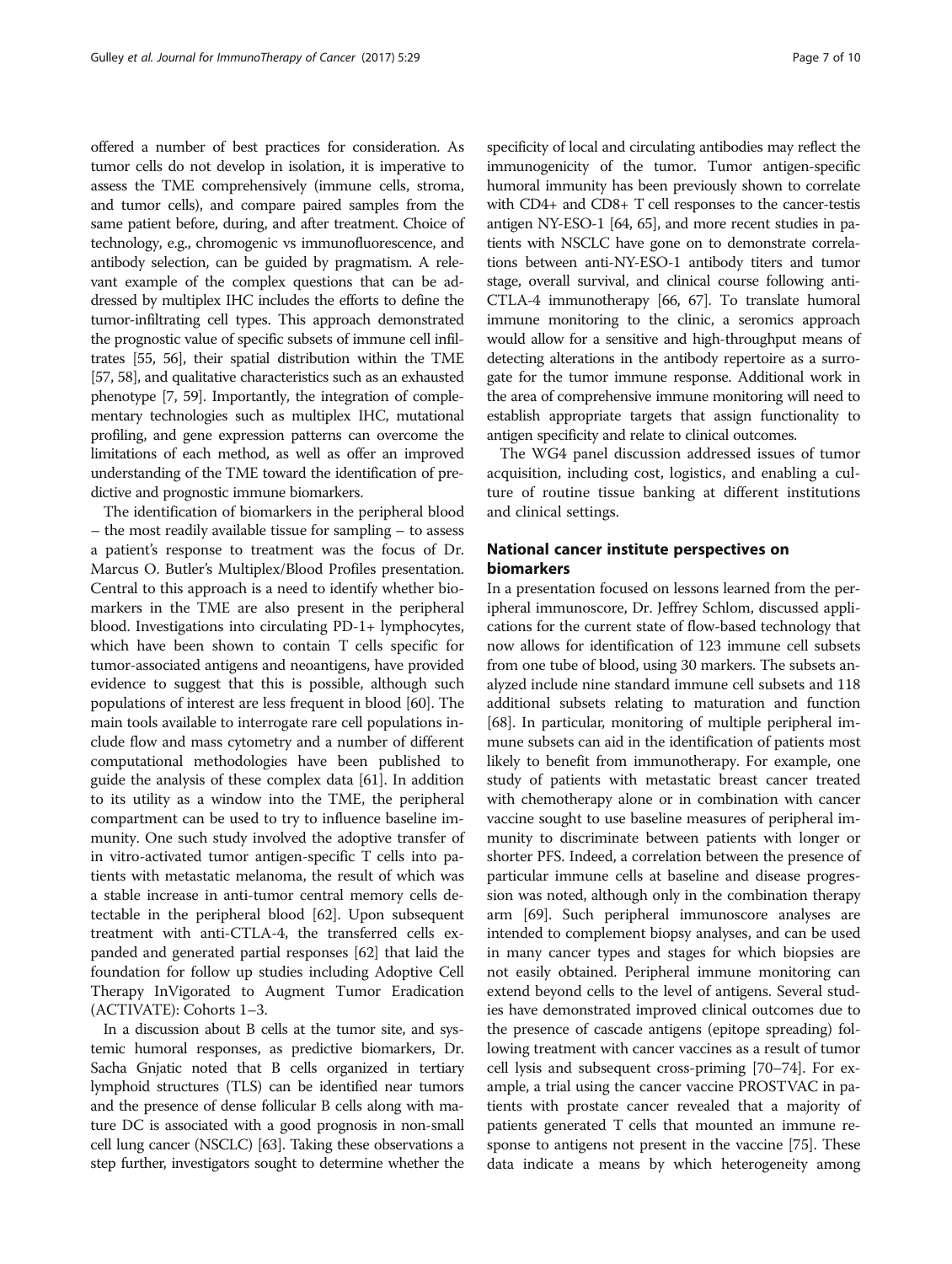tumor cells can be minimized therapeutically, and Dr. Schlom suggested that all cancer vaccine clinical trials should include cascade antigen analyses.

Dr. Jay A. Berzofsky discussed the utility of extracellular vesicles (EV) as biomarkers of immune responses and tumor responses in cancer immunotherapy. Although previously underestimated as a homogeneous population, EV are gaining interest as diverse subsets that play many immunoregulatory roles in cancer. Released by both immune cells and tumor cells, EV are 100 nm particles capable of shuttling "packets" of information in the form of mRNA, miRNA, and protein between cells, the effects of which can be immunostimulatory or immunosuppressive. Similar to standard FACS technology, nanoFACS was developed to analyze, sort, and decode EV subsets based on light scatter and fluorescence. Once sorted, the EV could be further analyzed by molecular profiling via protein expression and RNA/DNA typing. The analysis of EV from patient plasma samples could provide a means of monitoring the immune response and directing treatment decisions, and it has the potential to make both membrane-bound and soluble (exosome-bound) TMEspecific biomarkers accessible via "liquid biopsy".

## Conclusions

In his closing remarks, Dr. James L. Gulley was optimistic that the opportunities presented by the use of biomarkers for immune monitoring outweighed current challenges. Having raised awareness of potential difficulties in immune biomarker research, the SITC Biomarkers Task Force WGs have also made recommendations for how to approach these challenges, and will continue to provide guidance as the field develops.

#### Abbreviations

ALL: Acute lymphoblastic leukemia; CRS: Cytokine release syndrome; CyTOF: Cytometry by time-of-flight, mass cytometry; DC: Dendritic cell(s); EV: Extracellular vesicle(s); FDA: U.S. Food and Drug Administration; ICS: Intracellular cytokine staining; IHC: Immunohistochemistry; IVD: In vitro diagnostic; JITC: Journal for immunotherapy of cancer; NCI: National cancer institute; NKG2D: Natural killer group 2D; NSCLC: Non-small cell lung cancer; PBMC: Peripheral blood mononuclear cells; PFS: Progression-free survival; qPACC: Quantitative real-time PCR assisted cell counting; SITC: Society for immunotherapy of cancer; TCR: T cell receptor; TDLN: Tumor-draining lymph nodes; TIL: Tumor-infiltrating lymphocyte(s); TLS: Tertiary lymphoid structures; TME: Tumor microenvironment; Treg: Regulatory T cell(s); WG: Working group.

#### Acknowledgments

The views presented in this article do not necessarily reflect those of the U.S. Food and Drug Administration. The authors thank Stefanie Haasken, PhD for significant expert editorial assistance and SITC staff for organizing the symposium.

## Funding

Not applicable.

Availability of data and materials Not applicable.

#### Authors' contributions

JG wrote and edited the meeting report. JB wrote and edited the meeting report. MB wrote and edited the meeting report. AC wrote and edited the meeting report. BF wrote and edited the meeting report. SG wrote and edited the meeting report. SJ wrote and edited the meeting report. SK wrote and edited the meeting report. VK wrote and edited the meeting report. SNK wrote and edited the meeting report. IK wrote and edited the meeting report. PL wrote and edited the meeting report. CM wrote and edited the meeting report. HM wrote and edited the meeting report. JS wrote and edited the meeting report. BS wrote and edited the meeting report. JS wrote and edited the meeting report. DS wrote and edited the meeting report. MT wrote and edited the meeting report. JY wrote and edited the meeting report. LB wrote and edited the meeting report. All authors contributed equally to the writing and critical review of this meeting report. All authors read and approved the final manuscript.

#### Competing interests

AC is an employee of NanoString Technologies and also has ownership interests in NanoString Technologies; BAF is an employee of UbiVac and holds intellectual property rights and ownership interests in UbiVac, is a consultant for PerkinElmer, Inc. and Argos Therapeutics, Inc., is contracted to do research with Janssen, Bristol-Myers Squibb, Peregrine Pharmaceuticals, Inc., and Viralytics Ltd., has ownership interests in UbiVac, and other relationships with Aduro Biotech, Inc., Advanced Cell Diagnostics, Inc., Definiens, MedImmune LLC, and Roche; SG holds intellectual property rights and receives royalties from Ludwig Institute for Cancer Research, Ltd., is a consultant for Neon Therapeutics, B4CC, Inc., and Bristol-Myers Squibb, and is contracted to do research for Immune Design and Janssen Pharmaceuticals, Inc.; SJ has ownership interests in Merck, Roche, and Bristol-Myers Squibb.

VK is a full-time employee of Roche and holds intellectual property rights and receives royalties from Roche; SNK is a consultant for Advaxis, Genentech, Inc., AstraZeneca, MedThink Communications, Merus, PDS Biotechnology Corp., Global Health Integrators, Gilead Sciences, Inc., UbiVac, Nektar Therapeutics, Syndax Pharmaceuticals, and NantKwest, serves on advisory boards for Jefferies LLC and Janssen Pharmaceuticals, Inc., is contracted to do research for Advaxis, CureTech Ltd., and PDS Biotechnology Corp., and has ownership interest in Advaxis; IK is an employee of and has ownership interests in Adaptive Biotechnologies; BS has received research funding from Bristol-Meyers Squibb; JS is an employee of CytoAnalytics; JY is an employee of Merck and holds a patent with Adaptive Biotechnologies; LHB is a consultant for Oxford Immunotec, Inc., Affymetrix, Inc., Merck, Biodesix, Inc., Verastem, Inc., and the University of California, Los Angeles, and has ownership interest in Kite Pharma, Inc. All authors declare that they have no other financial or non-financial competing interests.

#### Consent for publication

Not applicable.

#### Ethics approval and consent to participate Not applicable.

#### Author details

<sup>1</sup>Genitourinary Malignancies Branch, Center for Cancer Research, NCI, 10 Center Dr., 13 N240, Bethesda, MD 20892, USA. <sup>2</sup>Vaccine Branch, Center for Cancer Research, 41 Medlars Dr, Bldg 41 Rm D702D, Bethesda, MD 20892, USA. <sup>3</sup>Princess Margaret Cancer Center/Ontario Cancer Institute, RM 9-622 610 University Ave, Toronto, ON, Canada. <sup>4</sup>NanoString, Inc., 500 Fairview Avenue North, Seattle, WA 98109, USA. <sup>5</sup>Earle A. Chiles Research Institute Providence Cancer Center, 4805 NE Glisan Street, Portland, OR 97213, USA. 6 Department of Hematology/Oncology, Tisch Cancer Institute, Icahn School of Medicine at Mount Sinai, S5-105, 1470 Madison Avenue, Box 1128, New York, NY 10029, USA.<sup>7</sup>ZellNet Consulting, Inc., 555 North Avenue, Fort Lee, NJ 07024, USA. <sup>8</sup>Center for Devices and Radiological Health, U.S. Food and Drug Administration, 1401 Rockville Pike, Rockville, MD 20852, USA. <sup>9</sup>Roche Innovation Center Zurich, Wagistrasse 18, Schlieren, Switzerland. <sup>10</sup>Georgia Cancer Center, Augusta University, 1120 15th Street, CN-2101A, Augusta, GA 30912, USA. 11Adaptive Biotechnologies, Inc., 1551 Eastlake Ave. E., Seattle, WA 98102, USA. <sup>12</sup>Department of Immuno-oncology, City of Hope, 1500 East Duarte Road, Duarte, CA 91010, USA. <sup>13</sup>Department of Translational Medicine, Sidra Medical and Research Center, Doha, Qatar. <sup>14</sup>Stanford University Medical Center, 299 Campus Drive, Stanford, CA 94303, USA. <sup>15</sup>National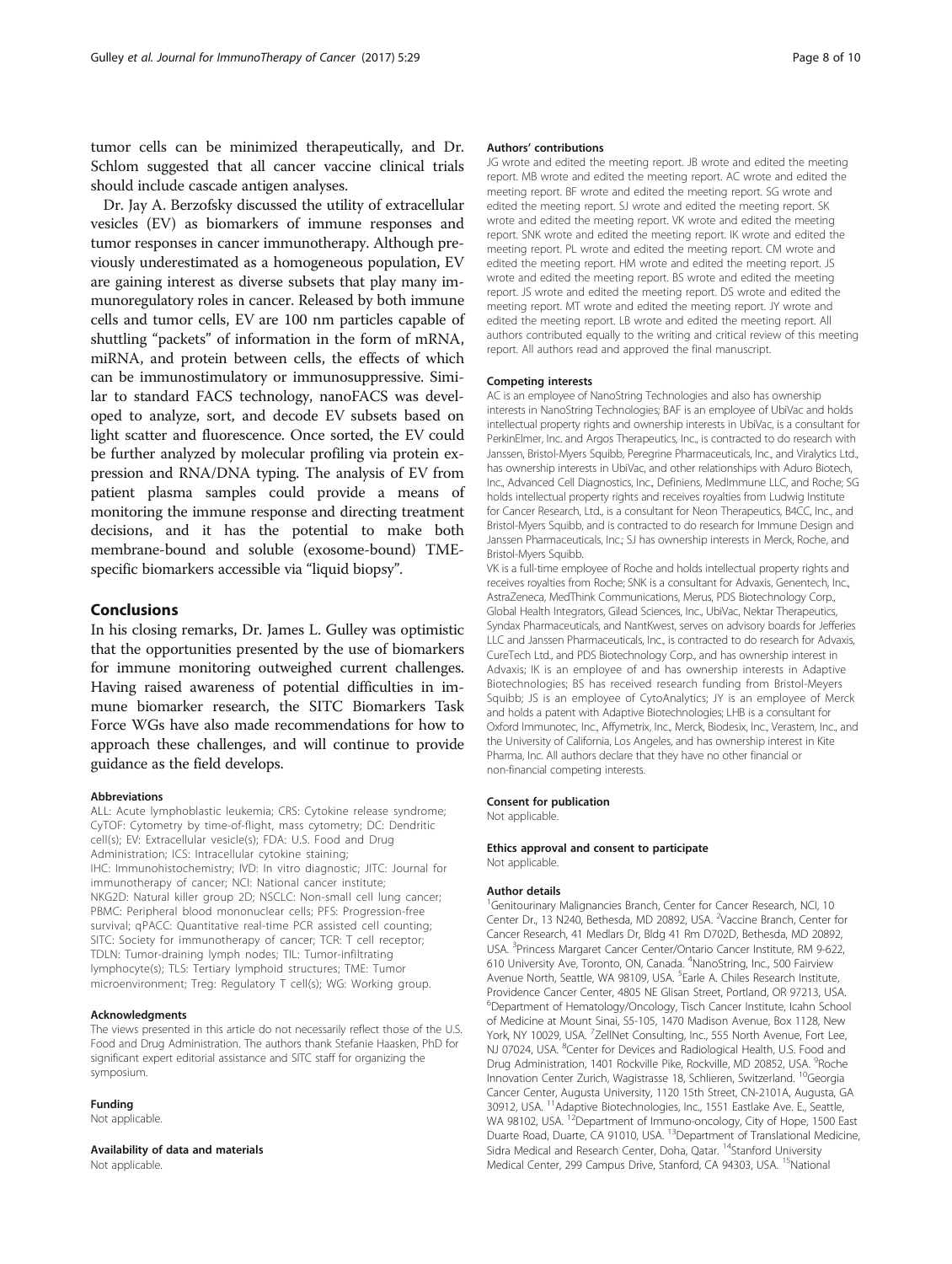<span id="page-8-0"></span>Cancer Institute, National Institutes of Health, 10 Center Drive, Bldg. 10, Room 8B09, Bethesda, MD 20892, USA. <sup>16</sup>Institute of Medical Immunology, Martin Luther University Halle-Wittenberg, Magdeburger Str. 2, Halle, Germany. 17CytoAnalytics, 3500 South Albion Street, Cherry Hills Village, CO 80113, USA. <sup>18</sup>Department of Transfusion Medicine, National Institutes of Health, 10 Center Drive, Building 10, Room 3C720, Bethesda, MD 20892, USA. <sup>19</sup>National Cancer Institute, Cancer Diagnosis Program, DCTD, National Institutes of Health, 9609 Medical Center Drive, Bethesda 20892, MD, USA. <sup>20</sup>Early Clinical Oncology Development, Merck Research Laboratories, Rahway, NJ 07065, USA.<sup>21</sup>Department of Medicine, Surgery and Immunology, University of Pittsburgh Cancer Institute, 5117 Centre Avenue, Pittsburgh, PA 15213, USA.

#### Received: 3 January 2017 Accepted: 13 February 2017 Published online: 21 March 2017

#### References

- Masucci GV, Cesano A, Hawtin R, Janetzki S, Zhang J, Kirsch I, et al. Validation of biomarkers to predict response to immunotherapy in cancer: Volume I — preanalytical and analytical validation. J ImmunoTher Cancer. 2016;4(1):76.
- Dobbin KK, Cesano A, Alvarez J, Hawtin R, Janetzki S, Kirsch I, et al. Validation of biomarkers to predict response to immunotherapy in cancer: Volume II — clinical validation and regulatory considerations. J ImmunoTher Cancer. 2016;4(1):77.
- 3. Chau CH, Rixe O, McLeod H, Figg WD. Validation of analytic methods for biomarkers used in drug development. Clin Cancer Res. 2008;14(19):5967–76.
- 4. Lee JW, Weiner RS, Sailstad JM, Bowsher RR, Knuth DW, O'Brien PJ, et al. Method validation and measurement of biomarkers in nonclinical and clinical samples in drug development: a conference report. Pharm Res. 2005;22(4):499–511.
- 5. Wu D, Emerson RO, Sherwood A, Loh ML, Angiolillo A, Howie B, et al. Detection of minimal residual disease in B lymphoblastic leukemia by highthroughput sequencing of IGH. Clin Cancer Res. 2014;20(17):4540–8.
- 6. Moreno V, Sanz-Pamplona R, Emerson R, Gruber S, Robins H: Tumor Infiltrating Lymphocytes and Colorectal Cancer Prognosis. In: 15th ASEICA International Congress: 21–23 Oct 2015; Seville, Spain; 2015.
- 7. Tumeh PC, Harview CL, Yearley JH, Shintaku IP, Taylor EJ, Robert L, et al. PD-1 blockade induces responses by inhibiting adaptive immune resistance. Nature. 2014;515(7528):568–71.
- 8. Janetzki S, Britten CM, Kalos M, Levitsky HI, Maecker HT, Melief CJ, et al. "MIATA"-minimal information about T cell assays. Immunity. 2009;31(4):527–8.
- 9. Mallone R, Mannering SI, Brooks-Worrell BM, Durinovic-Bello I, Cilio CM, Wong FS, et al. Isolation and preservation of peripheral blood mononuclear cells for analysis of islet antigen-reactive T cell responses: position statement of the T-Cell Workshop Committee of the Immunology of Diabetes Society. Clin Exp Immunol. 2011;163(1):33–49.
- 10. Janetzki S, Price L, Schroeder H, Britten CM, Welters MJ, Hoos A. Guidelines for the automated evaluation of Elispot assays. Nat Protoc. 2015;10(7):1098–115.
- 11. van der Burg SH, Kalos M, Gouttefangeas C, Janetzki S, Ottensmeier C, Welters MJ, et al. Harmonization of immune biomarker assays for clinical studies. Sci Transl Med. 2011;3(108):108ps44.
- 12. Kleen TO, Yuan J. Quantitative real-time PCR assisted cell counting (qPACC) for epigenetic - based immune cell quantification in blood and tissue. J Immunother Cancer. 2015;3:46.
- 13. Yuan J, Wang E, Fox BA. Immune Monitoring Technology Primer: protein microarray ('seromics'). J Immunother Cancer. 2016;4:2.
- 14. Maecker HT, Harari A. Immune monitoring technology primer: flow and mass cytometry. J Immunother Cancer. 2015;3:44.
- 15. Stack EC, Foukas PG, Lee PP. Multiplexed tissue biomarker imaging. J Immunother Cancer. 2016;4:9.
- 16. Kvistborg P, Clynes R, Song W, Yuan J. Immune monitoring technology primer: whole exome sequencing for neoantigen discovery and precision oncology. J ImmunoTher Cancer. 2016;4(1):22.
- 17. Kirsch I. Immune monitoring technology primer: immunosequencing. J Immunother Cancer. 2015;3(1):29.
- 18. Janetzki S. Immune monitoring technology primer: the enzyme-linked immunospot (Elispot) and Fluorospot assay. J Immunother Cancer. 2015;3(1):30.
- 19. Hawtin RE, Cesano A. Immune monitoring technology primer: Single Cell Network Profiling (SCNP). J ImmunoTher Cancer. 2015;3(1):34.
- 20. Dobbin KK. Immune monitoring technology primer: clinical validation for predictive markers. J ImmunoTher Cancer. 2015;3(1):40.
- 21. Brunet LR, LaBrie S, Hagemann T. Immune monitoring technology primer: immunoprofiling of antigen-stimulated blood. J ImmunoTher Cancer. 2016; 4(1):18.
- 22. Hermitte F. Biomarkers immune monitoring technology primer: Immunoscore® Colon. J ImmunoTher Cancer. 2016;4(1):57.
- 23. Cesano A. nCounter® PanCancer Immune Profiling Panel (NanoString Technologies, Inc., Seattle, WA). J ImmunoTher Cancer. 2015;3(1):42.
- 24. Yuan J, Hegde PS, Clynes R, Foukas PG, Harari A, Kleen TO, et al. Novel technologies and emerging biomarkers for personalized cancer immunotherapy. J Immunother Cancer. 2016;4:3.
- 25. Galon J, Costes A, Sanchez-Cabo F, Kirilovsky A, Mlecnik B, Lagorce-Pages C, et al. Type, density, and location of immune cells within human colorectal tumors predict clinical outcome. Science. 2006;313(5795):1960–4.
- 26. Brambilla E, Le Teuff G, Marguet S, Lantuejoul S, Dunant A, Graziano S, et al. Prognostic Effect of Tumor Lymphocytic Infiltration in Resectable Non-Small-Cell Lung Cancer. J Clin Oncol. 2016;34(11):1223–30.
- 27. Chen DS, Mellman I. Oncology meets immunology: the cancer-immunity cycle. Immunity. 2013;39(1):1–10.
- 28. Gerdes MJ, Sood A, Sevinsky C, Pris AD, Zavodszky MI, Ginty F. Emerging understanding of multiscale tumor heterogeneity. Front Oncol. 2014;4:366.
- 29. Feng Z, Puri S, Moudgil T, Wood W, Hoyt CC, Wang C, et al. Multispectral imaging of formalin-fixed tissue predicts ability to generate tumorinfiltrating lymphocytes from melanoma. J Immunother Cancer. 2015;3:47.
- 30. van Rooij N, van Buuren MM, Philips D, Velds A, Toebes M, Heemskerk B, et al. Tumor exome analysis reveals neoantigen-specific T-cell reactivity in an ipilimumab-responsive melanoma. J Clin Oncol. 2013;31(32):e439–42.
- 31. Snyder A, Makarov V, Merghoub T, Yuan J, Zaretsky JM, Desrichard A, et al. Genetic basis for clinical response to CTLA-4 blockade in melanoma. N Engl J Med. 2014;371(23):2189–99.
- 32. Rizvi NA, Hellmann MD, Snyder A, Kvistborg P, Makarov V, Havel JJ, et al. Cancer immunology. Mutational landscape determines sensitivity to PD-1 blockade in non-small cell lung cancer. Science. 2015;348(6230):124–8.
- 33. Le DT, Uram JN, Wang H, Bartlett BR, Kemberling H, Eyring AD, et al. PD-1 Blockade in Tumors with Mismatch-Repair Deficiency. N Engl J Med. 2015; 372(26):2509–20.
- 34. Chang S, Kohrt H, Maecker HT. Monitoring the immune competence of cancer patients to predict outcome. Cancer Immunol Immunother. 2014; 63(7):713–9.
- 35. Nomura LE, Emu B, Hoh R, Haaland P, Deeks SG, Martin JN, et al. IL-2 production correlates with effector cell differentiation in HIV-specific CD8+ T cells. AIDS Res Ther. 2006;3:18.
- 36. Mannick JB, Del Giudice G, Lattanzi M, Valiante NM, Praestgaard J, Huang B, et al. mTOR inhibition improves immune function in the elderly. Sci Transl Med. 2014;6(268):268ra179.
- 37. Araki K, Turner AP, Shaffer VO, Gangappa S, Keller SA, Bachmann MF, et al. mTOR regulates memory CD8 T-cell differentiation. Nature. 2009;460(7251):108–12.
- Di Giacomo AM, Ascierto PA, Pilla L, Santinami M, Ferrucci PF, Giannarelli D, et al. Ipilimumab and fotemustine in patients with advanced melanoma (NIBIT-M1): an open-label, single-arm phase 2 trial. Lancet Oncol. 2012;13(9):879–86.
- 39. Di Giacomo AM, Ascierto PA, Queirolo P, Pilla L, Ridolfi R, Santinami M, et al. Three-year follow-up of advanced melanoma patients who received ipilimumab plus fotemustine in the Italian Network for Tumor Biotherapy (NIBIT)-M1 phase II study. Ann Oncol. 2015;26(4):798–803.
- 40. Maccalli C, Giannarelli D, Capocefalo F, Pilla L, Fonsatti E, Di Giacomo AM, et al. Immunological markers and clinical outcome of advanced melanoma patients receiving ipilimumab plus fotemustine in the NIBIT-M1 study. Oncoimmunology. 2016;5(2):e1071007.
- 41. Stroncek DF, Butterfield LH, Cannarile MA, Dhodapkar MV, Greten TF, Grivel JC, Kaufman DR, Kong HH, Korangy F, Lee PP, Marincola F, Rutella S, Siebert JC, Trinchieri G, Seliger B. Systematic evaluation of immune regulation and modulation. 2017; doi: [10.1186/s40425-017-0223-8.](http://dx.doi.org/10.1186/s40425-017-0223-8)
- 42. Galon J, Pages F, Marincola FM, Thurin M, Trinchieri G, Fox BA, et al. The immune score as a new possible approach for the classification of cancer. J Transl Med. 2012;10:1.
- 43. Kohrt HE, Nouri N, Nowels K, Johnson D, Holmes S, Lee PP. Profile of immune cells in axillary lymph nodes predicts disease-free survival in breast cancer. PLoS Med. 2005;2(9):e284.
- 44. Chang AY, Bhattacharya N, Mu J, Setiadi AF, Carcamo-Cavazos V, Lee GH, et al. Spatial organization of dendritic cells within tumor draining lymph nodes impacts clinical outcome in breast cancer patients. J Transl Med. 2013;11:242.